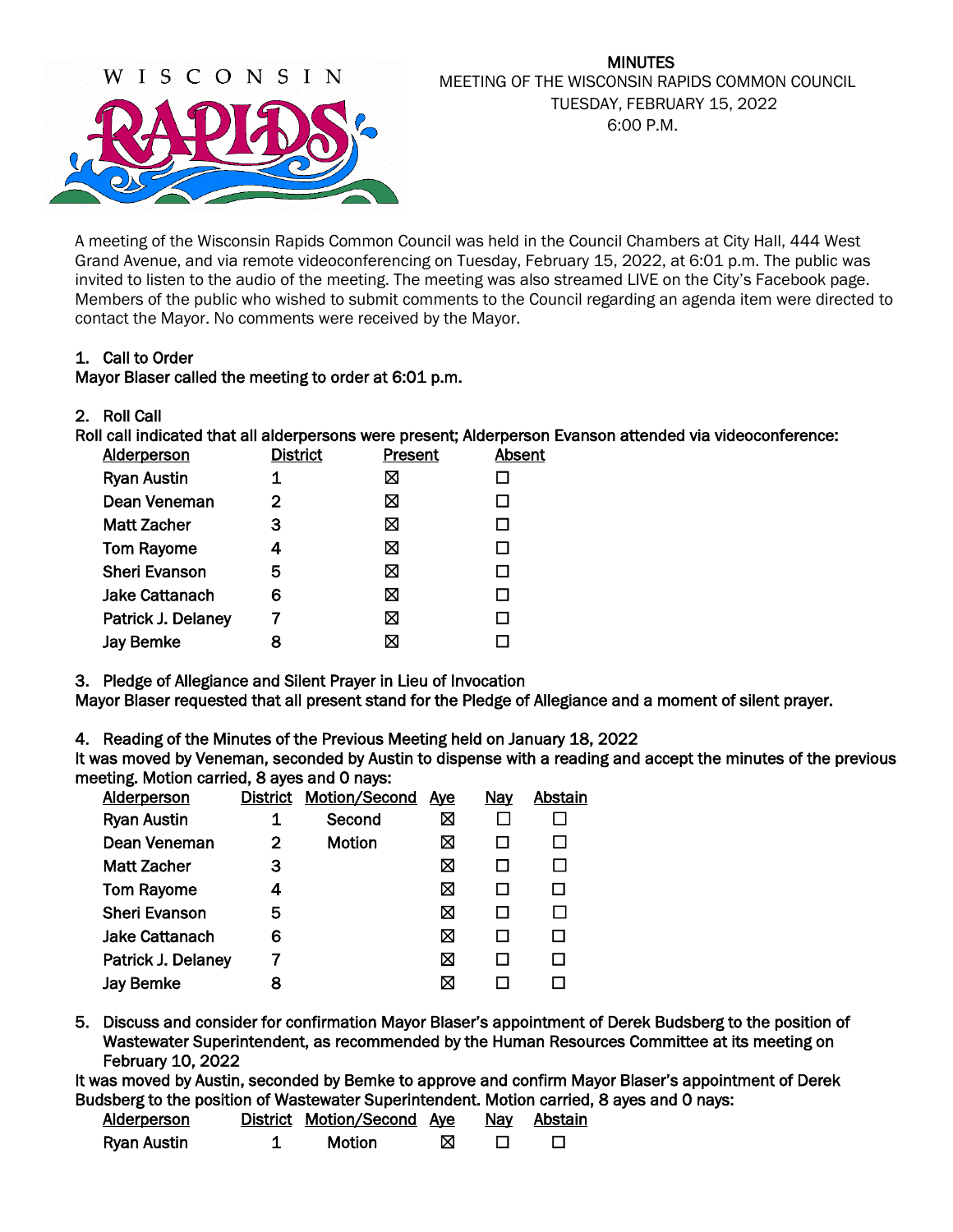| Dean Veneman          |   |        |   |  |
|-----------------------|---|--------|---|--|
| <b>Matt Zacher</b>    | з |        | ⋈ |  |
| <b>Tom Rayome</b>     |   |        | ⋈ |  |
| <b>Sheri Evanson</b>  | 5 |        | ⋈ |  |
| <b>Jake Cattanach</b> | 6 |        | ⋈ |  |
| Patrick J. Delaney    |   |        | ⋈ |  |
| <b>Jay Bemke</b>      | 8 | Second |   |  |
|                       |   |        |   |  |

6. Comments from Jim Paine, Mayor of the City of Superior, WI, regarding the responsible bidder ordinance Mayor Paine made comments via videoconference regarding the responsible bidder ordinance.

7. Consider the appointment of two City representatives to the reconvened Standing Committee for the Superior Creek Landfill, LLC Expansion

It was moved by Bemke, seconded by Austin to appoint Mayor Blaser and Attorney Schill as City representatives to the reconvened Standing Committee for the Superior Creek Landfill, LLC Expansion. Motion carried, 8 ayes and 0 nays:

| <b>Alderperson</b>   |   | <b>District Motion/Second</b> | <u>Ave</u> | <u>Nay</u> | Abstain |
|----------------------|---|-------------------------------|------------|------------|---------|
| <b>Ryan Austin</b>   |   | Second                        | ⊠          |            |         |
| Dean Veneman         | 2 |                               | ⊠          |            |         |
| <b>Matt Zacher</b>   | 3 |                               | ⊠          |            |         |
| <b>Tom Rayome</b>    | 4 |                               | ⊠          |            |         |
| <b>Sheri Evanson</b> | 5 |                               | ⊠          | H          |         |
| Jake Cattanach       | 6 |                               | ⊠          |            |         |
| Patrick J. Delaney   |   |                               | ⊠          |            |         |
| <b>Jay Bemke</b>     | 8 | Motion                        | ⊠          |            |         |
|                      |   |                               |            |            |         |

8. Consider for adoption a general ordinance amending portions of Section 340.004 of the Municipal Code, creating an all-way stop at 12th Street South and Chestnut Street.

It was moved by Veneman, seconded by Austin to adopt a general ordinance amending portions of Section 340.004 of the Municipal Code, creating an all-way stop at 12<sup>th</sup> Street South and Chestnut Street. Motion carried, 5 ayes and 3 nays. Ordinance No. MC 1311:

| <b>Alderperson</b>    |   | District Motion/Second | <u>Aye</u> | <u>Nay</u> | Abstain |
|-----------------------|---|------------------------|------------|------------|---------|
| <b>Ryan Austin</b>    |   | Second                 | ⊠          |            |         |
| Dean Veneman          | 2 | Motion                 | ⊠          |            |         |
| Matt Zacher           | З |                        | X          |            |         |
| <b>Tom Rayome</b>     | 4 |                        |            | ⊠          |         |
| <b>Sheri Evanson</b>  | 5 |                        |            | ⊠          |         |
| <b>Jake Cattanach</b> | 6 |                        |            | ⊠          |         |
| Patrick J. Delaney    |   |                        | ⊠          |            |         |
| <b>Jay Bemke</b>      |   |                        | ⊠          |            |         |

#### 9. Consider for Adoption the Actions of the Planning Commission at its meeting held on February 7, 2022:

Date of Meeting: February 7, 2022

Reported to Council: February 15, 2022

The Planning Commission met at 4:00 p.m. on February 7, 2022 in the City Hall Council Chambers and via remote audioconferencing. Members present included acting Chairperson Ryan Austin, Lee Thao, Eric Daven, and Ben Goodreau. Shane Burkart and Susan Feith attended via Zoom. Absent was Shane Blaser. Also at the meeting were Carrie Edmondson, Kyle Kearns, Tom Rayome, Alex Mayou, Tracey Traut, Ryan Neville, Dave O, Dean Veneman, Jennifer Klund, Justin Frahm, and Jim Lynn.

The meeting was called to order at 4:03 p.m.

1. Approval of the reports from the December 6, 2021 and January 3, 2022 Plan Commission meetings.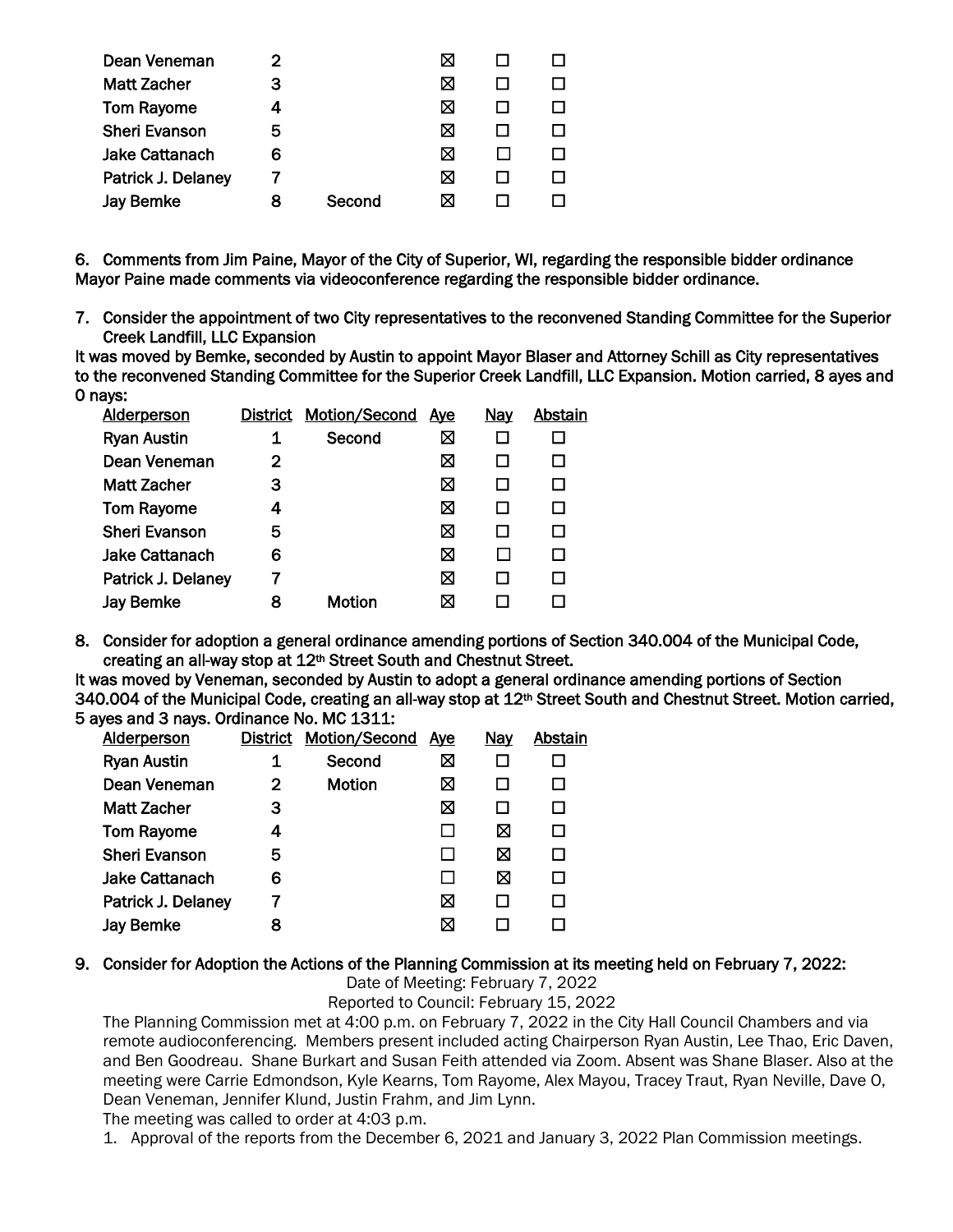Motion by Thao to approve the staff reports from the December 6, 2021 and January 3, 2022 Plan Commission meetings; second by Goodreau. Motion carried (6 – 0)

2. Vandewalle & Associates – Wisconsin Rapids Recovery & Redevelopment Plan Update Kyle Kearns provided information on the continued status and progress of the Wisconsin Rapids Recovery and Redevelopment Plan.

3. PLAN-22-0044; RC Rapids East LLC – request for Certified Survey Map approval to combine and create four lots south of Poplar Street, between Third Street North and Fourth Street North (Parcel ID's 3405243, 3405242, 3405225, 3405226, 3405241, 3405227, 3405240, 3405228, 3405239, & 3405229)

Motion by Daven to approve the request for Certified Survey Map approval to combine and create four lots south of Poplar Street, between Third Street North and Fourth Street North (Parcel ID's 3405243, 3405242, 3405225, 3405226, 3405241, 3405227, 3405240, 3405228, 3405239, & 3405229); second by Austin. Motion carried (6 – 0)

4. PLAN-22-0060; RC Rapids East LLC – request for Certified Survey Map approval to combine and create two lots north of Spring Street, between Second Street North and Third Street North, which includes the dedication of right-of-way along Spring Street (Parcel ID's 3405351, 3405223, 3405222 & 3405221)

Motion by Goodreau to approve the request for Certified Survey Map approval to combine and create two lots north of Spring Street, between Second Street North and Third Street North, which includes the dedication of right-of-way along Spring Street (Parcel ID's 3405351, 3405223, 3405222 & 3405221); second by Thao. Motion carried (6 – 0)

5. PLAN-22-0039; Marshfield Clinic Health System – Site Plan Review and Architectural Review to construct a Health Care Center and other site improvements at 220 24th St. S. (Parcel ID 3410784)

City staff provide hardcopies of updated plans to Commissioners (attached).

Carrie Edmondson provided a synopsis of the Marshfield Healthcare Clinic project. The Community Development Department recommends approval with the conditions outlined in the staff report. Commissioners asked for clarification about the patient drop-off area, the relationship between the two buildings, the logistics for the transport of patients to and from each building and if it were to occur, traffic routes in the parking lot, and the quantity and use of patient rooms. Marshfield Clinic staff, Dave 0 and Jim Lynn responded to the concerns.

Motion Feith to approve the Site Plan Review and Architectural Review to construct a Health Care Center and other site improvements at 220 24th St. S. (Parcel ID 3410784), subject to the following conditions:

- a. An updated landscape plan should be submitted to the Community Development Department for review and approval.
- b. Trees within the setbacks, as outlined in the covenants, should be preserved where possible.
- c. Light from the business shall not exceed 0.2 foot-candles at the neighboring commercial property lines.
- d. Applicable permits through the City shall be obtained.
- e. Community development staff shall have the authority to approve minor modifications to the plans.

Second by Austin. Motion carried (6 – 0)

# 6. Adjourn

Motion by Austin to adjourn; second by Goodreau. Motion carried (6 – 0) Meeting adjourned at 4:28 p.m.

It was moved by Bemke, seconded by Zacher to approve and adopt the actions of the Commission. Motion carried, 6 ayes, 1 nay, and 1 abstention:

| <b>Alderperson</b>   |   | <b>District Motion/Second</b> | <u>Ave</u> | <u>Nay</u> | Abstain |
|----------------------|---|-------------------------------|------------|------------|---------|
| <b>Ryan Austin</b>   |   |                               | ⊠          |            |         |
| Dean Veneman         | 2 |                               | ⊠          |            |         |
| <b>Matt Zacher</b>   | з | Second                        | ⊠          |            |         |
| <b>Tom Rayome</b>    | 4 |                               | ⊠          |            |         |
| <b>Sheri Evanson</b> | 5 |                               | ⊠          |            |         |
| Jake Cattanach       | 6 |                               |            | ⊠          |         |
| Patrick J. Delaney   |   |                               |            |            | ⊠       |
| Jay Bemke            | 8 | Motion                        | ⊠          |            |         |
|                      |   |                               |            |            |         |

10. Consider for Adoption the Actions of the Standing Committees of the Common Council, as Follows: A. REPORT OF THE FINANCE AND PROPERTY COMMITTEE MEETING HELD ON FEBRUARY 1, 2022: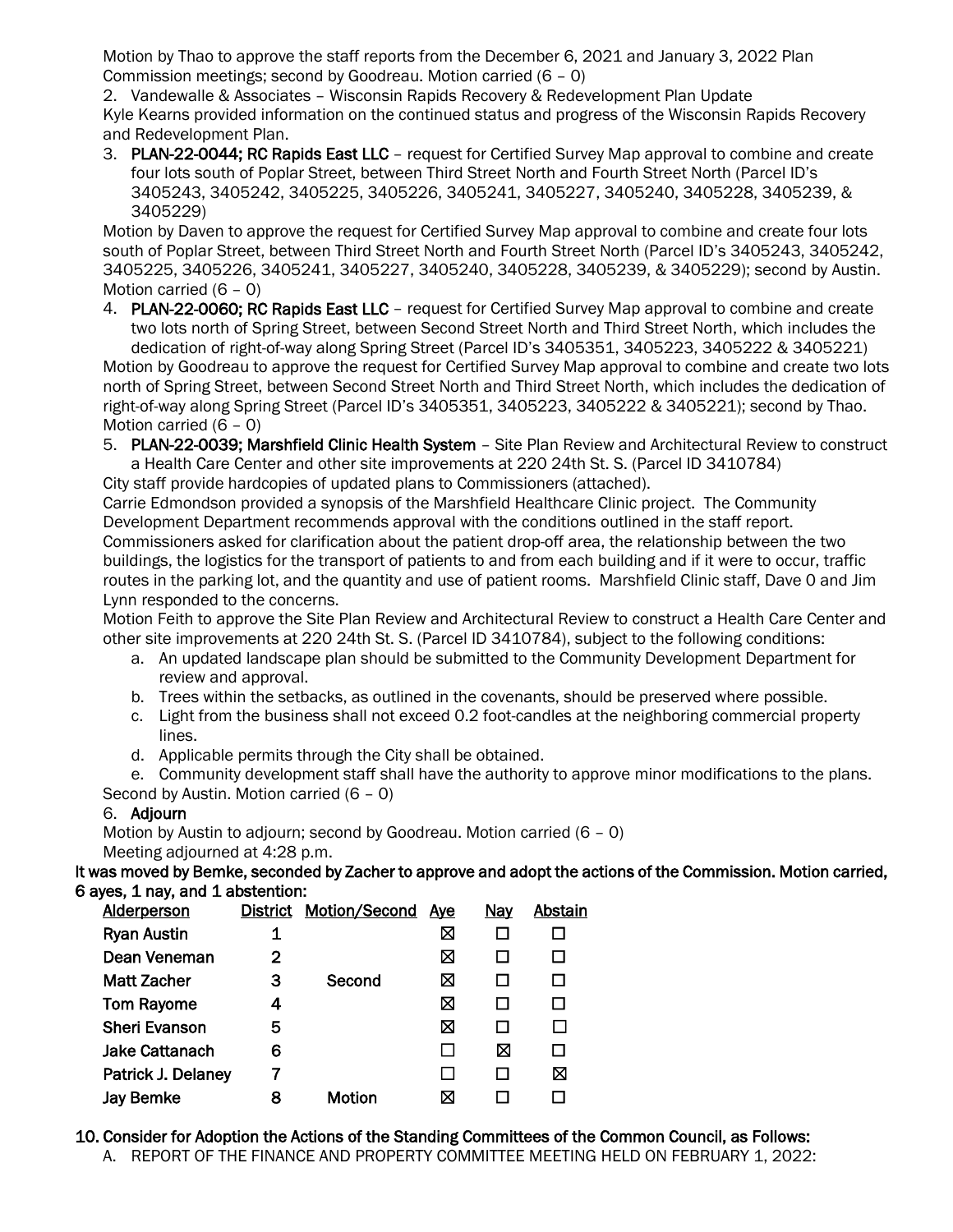#### Tom Rayome, Chairperson Jake Cattanach, Secretary Jay Bemke Date of Meeting: February 1, 2022 Reported to Council: February 15, 2022

The Finance and Property Committee met at 4:30 p.m. on Tuesday, February 1, 2022 in the Council Chambers at City Hall. The meeting was LIVE on Wisconsin Rapids Community Media (WRCM) Spectrum Channel 985 and Solarus Channel 3, online a[t www.wr-cm.org](http://www.wr-cm.org/) or via WRCM's Roku app, and was streamed LIVE on the City of Wisconsin Rapids Facebook page.

All members of the Finance and Property Committee were present. Also in attendance were, Alderperson Delaney, Alderperson Zacher, Mayor Blaser, Sue Schill, Ryan Hartman, Paul Vollert, and Tim Desorcy. A list of others in attendance is on file in the Clerk's office.

1. Call to Order

Chairperson Rayome called the meeting to order at 4:34 p.m.

2. Review and approve the equipment replacement plan for 2022 and a portion of 2023. It was moved by Bemke, seconded by Rayome to approve the 2022 equipment replacement plan and a portion of the 2023 replacement plan as presented (Attachment No. 1). Motion carried.

3. Review and set rates for Contractors and Non-Resident Compost site passes for 2022

It was moved by Cattanach to approve the non-resident annual compost pass rate of \$55.00, nonresident contractor annual rate of \$400.00 and \$25.00 for each additional tag and City of Wisconsin Rapids business annual rate of \$50.00 and \$50.00 for each additional tag. Motion died for a lack of a second.

It was moved by Bemke, seconded by Rayome to approve the non-resident annual compost pass rate of \$55.00, annual contractor compost pass rate of \$300.00 for City of Wisconsin Rapids businesses and \$400. 00 for non-resident contractors and \$25.00 for each additional tag. Motion carried with Cattanach voting in the negative.

4. Consider a request from the Police and Fire Commission to allocate funding and approval of a budget transfer resolution for the recruitment of a Fire Chief.

It was moved by Bemke, seconded by Rayome to approve a \$7,500 proposal from McGrath Consulting Group, Inc, for assistance in the recruitment of a new Fire Chief and Budget Resolution No. 2. Motion carried (Attachment No. 2). Resolution No. 2 (2022)

5. Review 2023 Budget timeline and procedure

The Committee discussed the proposed 2023 Budget timeline. No action was taken (Attachment No. 3). 6. Discuss possible American Rescue Plan Act grant projects

The Committee discussed the final guidance issued by the U.S. Treasury regarding the eligible uses of the American Rescue Plan Act grant. Ideas for the use of the grant funds will be solicited from Alderpersons and staff and a procedure for prioritizing the proposed projects will be determined at a future meeting. No action was taken.

7. Audit of the bills

It was moved by Rayome, seconded by Cattanach to approve check no. 11314 to check no. 11595. Motion carried.

8. Set next meeting date

The next regularly scheduled Finance & Property Committee meeting will be Tuesday, March 1, 2022 at 4:30 p.m.

9. Adjourn

It was moved by Bemke, seconded by Rayome to adjourn. Motion carried and meeting adjourned at 6:11 p.m.

It was moved by Rayome, seconded by Bemke to approve and adopt the actions of the Committee. Motion carried, 8 ayes and 0 nays:

| <b>Alderperson</b>    | <b>District</b> | Motion/Second | <u>Aye</u> | <b>Nay</b> | Abstain |
|-----------------------|-----------------|---------------|------------|------------|---------|
| <b>Ryan Austin</b>    | 1               |               | ⊠          |            |         |
| Dean Veneman          | 2               |               | ⊠          |            |         |
| <b>Matt Zacher</b>    | 3               |               | ⊠          |            | П       |
| <b>Tom Rayome</b>     | 4               | <b>Motion</b> | ⊠          |            | П       |
| <b>Sheri Evanson</b>  | 5               |               | ⊠          |            |         |
| <b>Jake Cattanach</b> | 6               |               | ⊠          |            | П       |
| Patrick J. Delaney    |                 |               | ⊠          |            | П       |
| <b>Jay Bemke</b>      | 8               | Second        | ⊠          |            |         |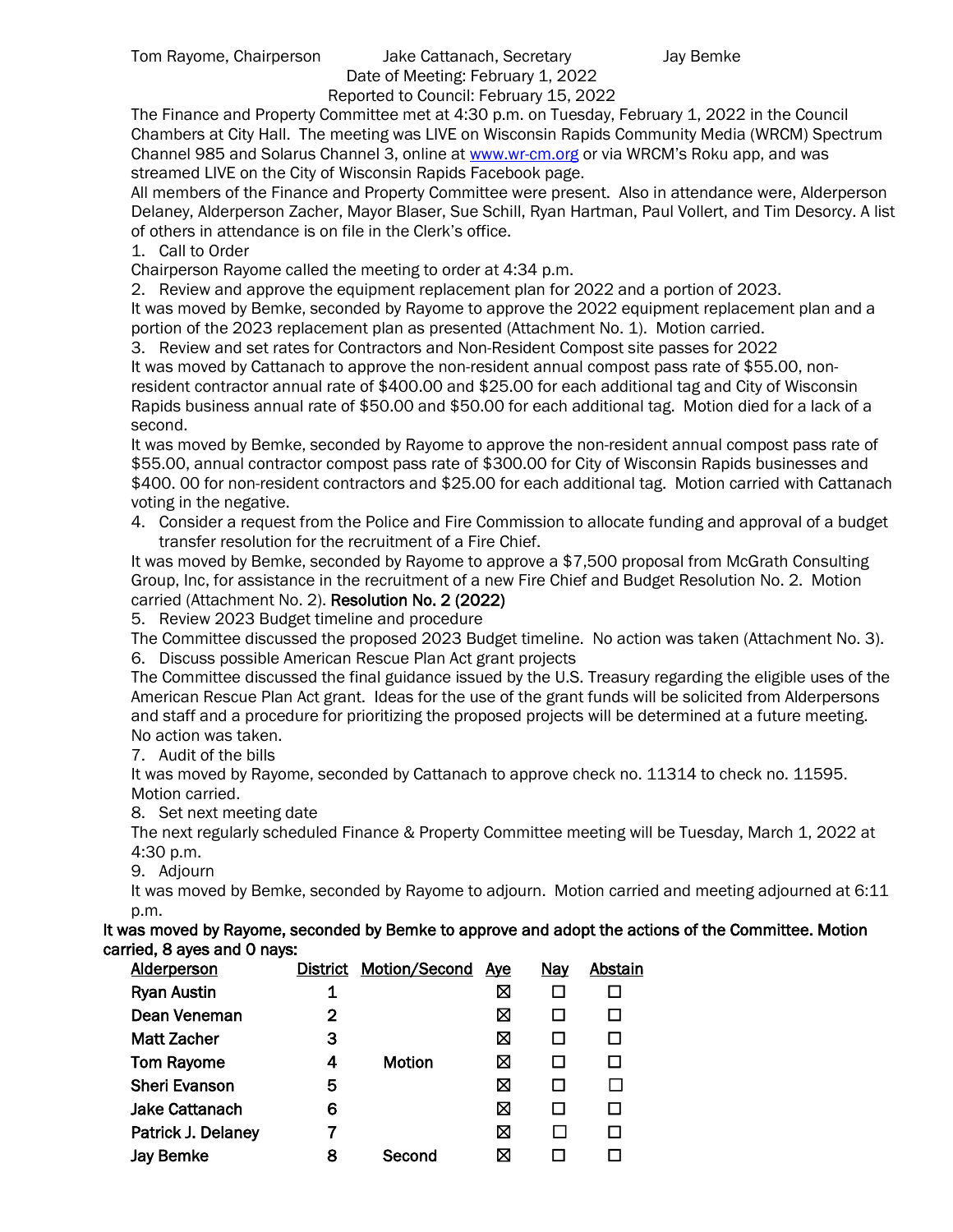B. REPORT OF THE PUBLIC WORKS COMMITTEE MEETING HELD ON FEBRUARY 3, 2022:

Ryan Austin **Matt Zacher** Patrick J. Delaney Matt Zacher **Patrick J. Delaney** 

Date of Meeting: February 3, 2022

Reported to Council: February 15, 2022

The Public Works Committee met on Thursday, February 3rd, 2022 in the Council Chambers at City Hall and via remote videoconference. Ryan Austin, Matt Zacher, and Patrick Delaney were in attendance. Others attending are listed below.

1. Call to order

The meeting was called to order at 5:00 PM.

2. Review the proposed mailbox replacement policy

Motion by Delaney, second by Austin to approve the mailbox replacement policy described as Option 1. Motion carried 3-0.

3. Review the Snow Removal Policy

Motion by Delaney, second by Zacher to hold over until next month. Motion carried 3-0.

4. Review January Engineering & Street Department activities report

Reports were reviewed.

5. Review ITS Grant proposals

Motion by Zacher, second by Delaney to approve MSA's proposal in the amount of \$71,355. Motion carried 3-0.

6. Review Parking Ordinance along Lincoln St 27.13(1)(c)(19) Revisions

Motion by Delaney, second by Austin to remove the parking restriction 27.13(1)(c)(19). Motion carried 3- 0. Ordinance No. MC 1312

7. Review and set the preliminary target revenue amount for the Transportation Utility

Motion by Delaney, second Austin to set the target revenue amount at \$500,000 (\$350,000 for special assessments and \$150,000 for resurfacing). Motion carried 2-1 with Zacher voting in the negative.

8. Review the responsible bidder model ordinance

Motion by Austin, second by Zacher to approve codifying the responsible bidder ordinance as presented along with the addition of the following items:

Sworn statement of proper employee classification

Proper workers compensation insurance coverage for all employees

Proof of professional trade license required by local law.

Motion carried 2-1 with Delaney voting in the negative. Ordinance No. MC 1313

9. Review referral list

Remove item: 3

10. Adjourn

Motion by Zacher, second by Austin to adjourn at 6:55 pm. Motion carried (3-0).

It was moved by Austin, seconded by Veneman to approve and adopt the actions of the Committee. Delaney requested that item #2 in the Public Works minutes be corrected to reflect Option #1 with the removal of the language that copies of receipts are required for materials and labor and removing "up to" before \$100, and to amend the motion accordingly. Zacher requested that item #7 be held out for separate vote. Mayor Blaser asked for unanimous consent to amend the motion to correct item #2 and hold out item #7. There was no

objection, and the motion was so amended. Motion carried, 8 ayes and 0 nays:<br>Aldernerson District Motion/Second Ave Nav Abstain District Motion/Second Ave

| Algerperson           | <b>DISTRICT</b> | <b>MOTION/SECOND</b> | Aye | <u>ivay</u> | ADSTAI |
|-----------------------|-----------------|----------------------|-----|-------------|--------|
| <b>Ryan Austin</b>    | 1               | Motion               | ⊠   |             |        |
| Dean Veneman          | 2               | Second               | ⊠   |             |        |
| <b>Matt Zacher</b>    | 3               |                      | ⊠   |             |        |
| <b>Tom Rayome</b>     | 4               |                      | ⊠   |             |        |
| <b>Sheri Evanson</b>  | 5               |                      | ⊠   |             |        |
| <b>Jake Cattanach</b> | 6               |                      | ⊠   |             |        |
| Patrick J. Delaney    |                 |                      | ⊠   |             |        |
| <b>Jay Bemke</b>      | 8               |                      | ⊠   |             |        |
|                       |                 |                      |     |             |        |

Alderperson Evanson left the meeting at 7:21 p.m.

Regarding item #7, it was moved by Veneman, seconded by Austin to approve the item as presented. Motion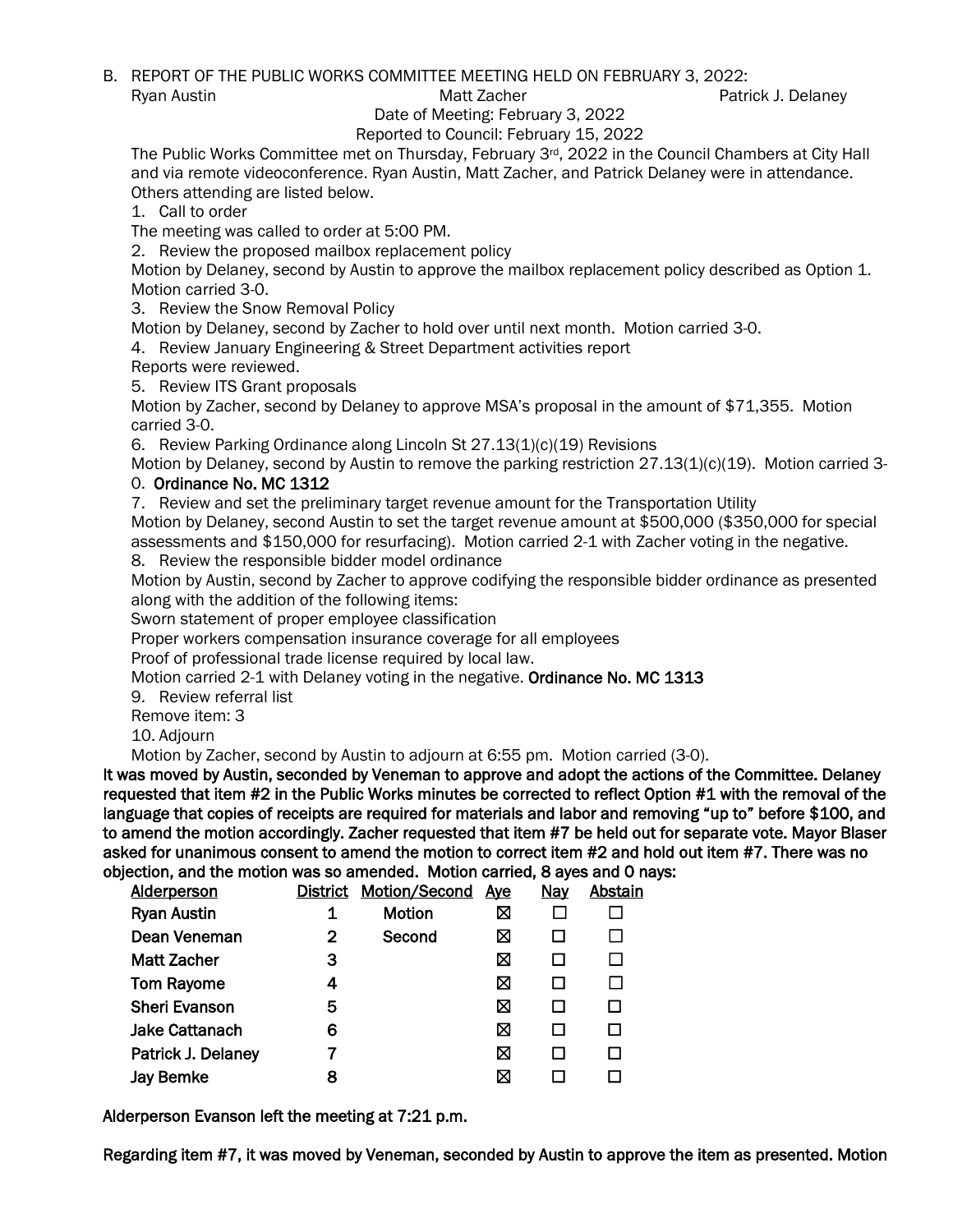| carried, 4 ayes and 3 nays: |                 |                      |     |            |        |
|-----------------------------|-----------------|----------------------|-----|------------|--------|
| <b>Alderperson</b>          | <b>District</b> | <b>Motion/Second</b> | Aye | <u>Nav</u> | Absent |
| <b>Ryan Austin</b>          | 1               | Second               | ⊠   |            |        |
| Dean Veneman                | 2               | <b>Motion</b>        | ⊠   |            |        |
| Matt Zacher                 | 3               |                      |     | ⊠          |        |
| <b>Tom Rayome</b>           | 4               |                      |     | ⊠          |        |
| <b>Sheri Evanson</b>        | 5               |                      |     |            | ⊠      |
| <b>Jake Cattanach</b>       | 6               |                      |     | ⊠          |        |
| Patrick J. Delaney          |                 |                      | ⊠   |            |        |
| Jay Bemke                   | 8               |                      |     |            |        |
|                             |                 |                      |     |            |        |

C. REPORT OF THE HUMAN RESOURCES COMMITTEE MEETING HELD ON FEBRUARY 10, 2022: Jay Bemke, Chairperson Dean Veneman, Secretary Sheri Evanson Date of Meeting: February 10, 2022

Reported to Council: February 15, 2022

The Human Resources Committee held a meeting in the Council Chambers of City Hall, 444 West Grand Avenue, Wisconsin Rapids, and via remote videoconferencing, on Thursday, February 10, 2022, at 4:45 p.m. All Committee members were present, with Evanson attending remotely. Also present were Derek Budsberg, Mayor Shane Blaser, City Attorney Sue Schill- remotely, and Ryan Hartman

- 1. Call to order
- 2. Update on wage study.

Discussion-no action taken.

3. Discuss and consider a 2022 general wage increase for non-represented employees of the City. Discuss- no action taken.

4. Discuss and consider for confirmation Mayor Blaser's appointment of Derek Budsberg to the position of Wastewater Superintendent.

Motion by Veneman, seconded by Evanson to confirm Mayor Blaser's appointment of Derek Budsberg to the position of Wastewater Superintendent. Motion carried 3-0.

- 5. The Committee may vote to go into closed session under Section 19.85(1)(e), Wis. Stats., which reads: "Deliberating or negotiating the purchasing of public properties, the investing of public funds, or conducting other specified public business, whenever competitive or bargaining reasons require a closed session"
	- a. In closed session, the Committee will discuss negotiation and bargaining strategy regarding labor negotiations with IAFF and WRPPA and may discuss tentative labor agreements with said units. b. The Committee may return to open session, or may adjourn in closed session.

Motion by Veneman, seconded by Bemke to move to go into closed session. A roll call vote was taken. All members voted in the affirmative. Motion carried 3-0.

In closed session the Committee discussed negotiation and bargaining strategy regarding labor negotiations with IAFF and WRPPA.

6. Adjournment.

Motion by Veneman, seconded by Bemke to adjourn. Motion carried 3-0. Meeting adjourned in closed session at 5:42 p.m.

It was moved by Bemke, seconded by Cattanach to approve and adopt the actions of the Committee. Motion carried, 7 ayes and 0 nays:

| <b>Alderperson</b>    |   | <b>District Motion/Second</b> | <u>Aye</u> | <b>Nay</b> | <b>Absent</b> |
|-----------------------|---|-------------------------------|------------|------------|---------------|
| <b>Ryan Austin</b>    | 1 |                               | ⊠          |            |               |
| Dean Veneman          | 2 |                               | ⊠          |            |               |
| <b>Matt Zacher</b>    | 3 |                               | ⊠          |            |               |
| <b>Tom Rayome</b>     | 4 |                               | ⊠          |            |               |
| <b>Sheri Evanson</b>  | 5 |                               |            |            | ⊠             |
| <b>Jake Cattanach</b> | 6 | Second                        | ⊠          |            |               |
| Patrick J. Delaney    |   |                               | ⊠          |            |               |
| <b>Jay Bemke</b>      | 8 | <b>Motion</b>                 | ⋈          |            |               |
|                       |   |                               |            |            |               |